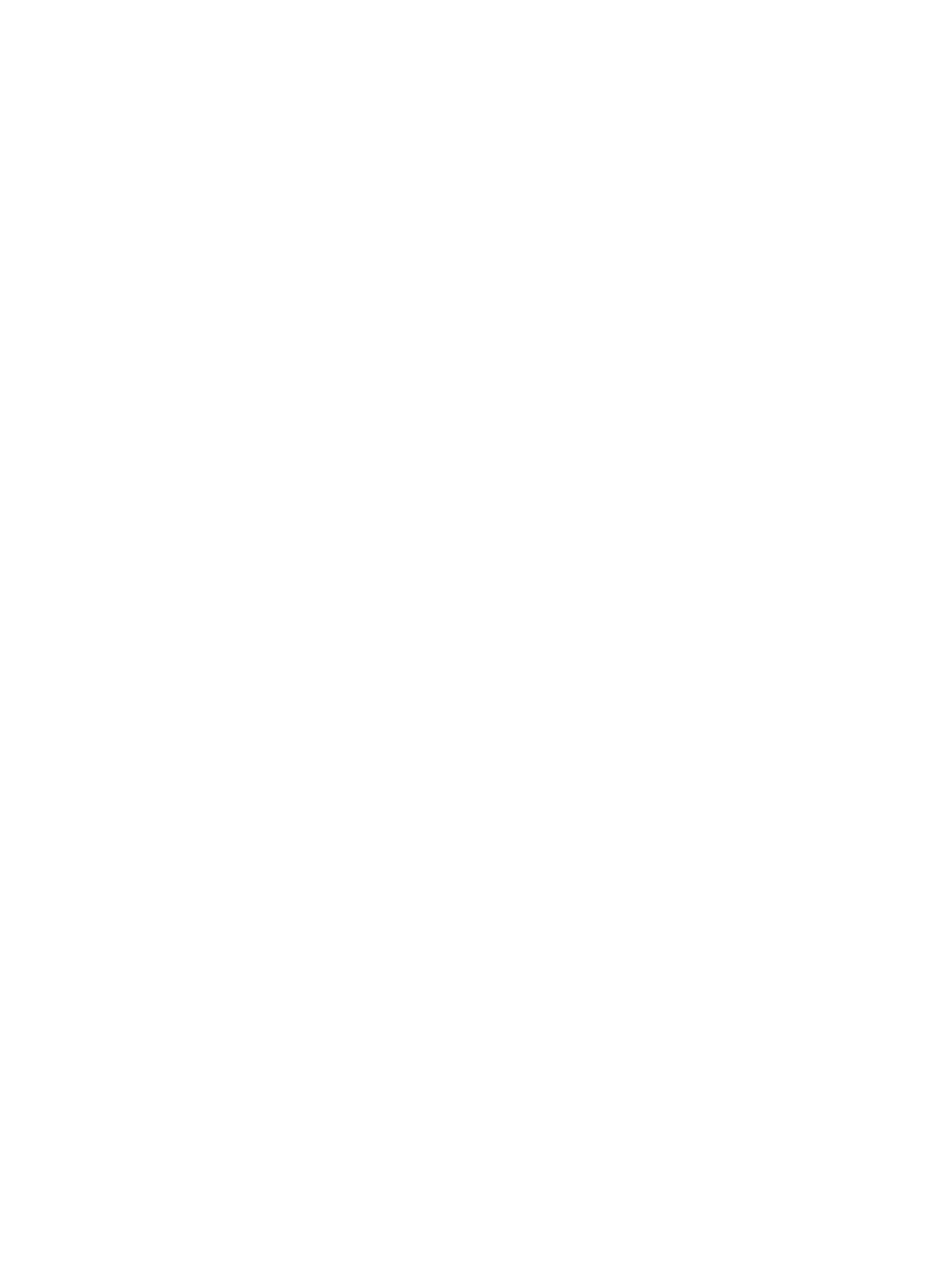

## **Specifications**

|                                                | <b>ORing Card-Type Media Converter Model</b> | <b>RMC-111FB-MM</b>                                                                                  | <b>RMC-111FB-SS</b>      | <b>RMC-111PB</b>         |  |
|------------------------------------------------|----------------------------------------------|------------------------------------------------------------------------------------------------------|--------------------------|--------------------------|--|
| <b>Physical Ports</b>                          |                                              |                                                                                                      |                          |                          |  |
| 10/100Base-T(X) Ports in RJ45<br>Auto MDI/MDIX |                                              |                                                                                                      |                          |                          |  |
|                                                | <b>Fiber Ports Number</b>                    | $\overline{1}$                                                                                       |                          | $\overline{\phantom{a}}$ |  |
|                                                | <b>Fiber Ports standard</b>                  | 100Base-FX                                                                                           | 100Base-FX               |                          |  |
|                                                | <b>Fiber Mode</b>                            | Multi-mode                                                                                           | Single-mode              |                          |  |
|                                                | Fiber Diameter (µm)                          | 62.5/125 µm<br>$50/125 \mu m$                                                                        | $9/125 \mu m$            |                          |  |
|                                                | <b>Fiber Optical Connector</b>               | $\mathcal{S}$ C                                                                                      | SC.                      |                          |  |
|                                                | Typical Distance (km)                        | 2 km                                                                                                 | $30 \text{ km}$          |                          |  |
| <b>Fiber Ports</b>                             | Wavelength (nm)                              | 1310 nm                                                                                              | 1310 nm                  |                          |  |
| <b>Specifications</b>                          | Max. Output Optical<br>Power (dBm)           | $-14$ dBm                                                                                            | $-8$ dBm                 |                          |  |
|                                                | Min. Output Optical<br>Power (dBm)           | $-23.5$ dBm                                                                                          | $-15$ dBm                |                          |  |
|                                                | Max. Input Optical Power<br>(Saturation)     | 0 dBm                                                                                                | 0 dBm                    |                          |  |
|                                                | Min. Input Optical Power<br>(Sensitivity)    | $-31$ dBm                                                                                            | $-34$ dBm                |                          |  |
|                                                | Link Budget (dB)                             | 7.5dB                                                                                                | 19dB                     |                          |  |
| 100Base-FX SFP port                            |                                              | $\overline{\phantom{a}}$                                                                             | $\overline{\phantom{0}}$ |                          |  |
| <b>Technology</b>                              |                                              |                                                                                                      |                          |                          |  |
| <b>Ethernet Standards</b>                      |                                              | IEEE 802.3 for 10Base-T<br>IEEE 802.3u for 100Base-TX and 100Base-FX<br>IEEE 802.3x for Flow control |                          |                          |  |
| Processing                                     |                                              | Store-and-Forward                                                                                    |                          |                          |  |

Niederlassung Österreich info@spectra-austria.at

 $\overline{\phantom{a}}$